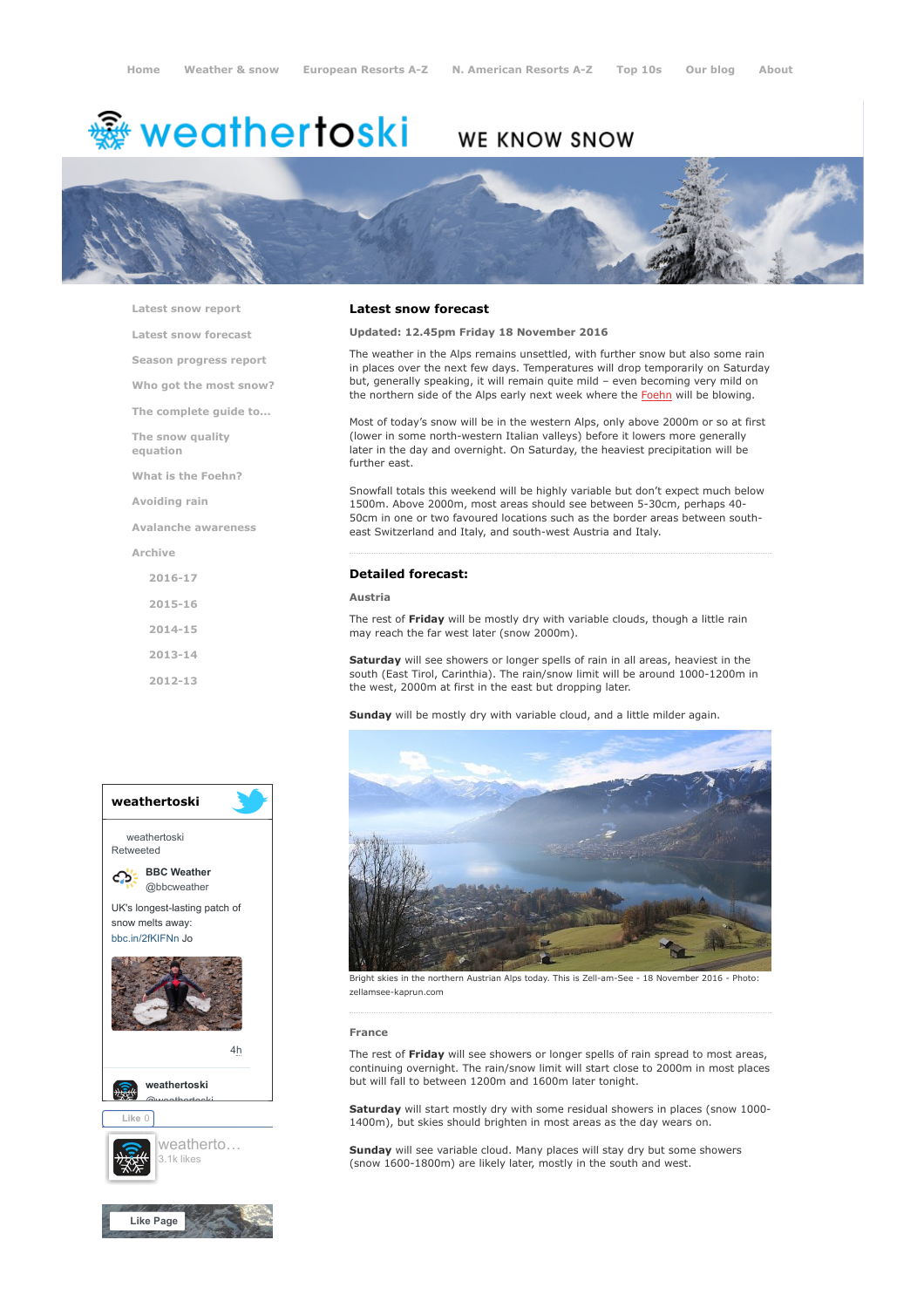Follow me on: **Lwitt** 

[Tweet](https://twitter.com/intent/tweet?original_referer=https%3A%2F%2Fwww.weathertoski.co.uk%2Fweather-snow%2Farchive%2Fsnow-forecast-18-11-2016%2F&ref_src=twsrc%5Etfw&text=Weather%20to%20ski%20-%20Snow%20forecast%20-%2018%20November%202016&tw_p=tweetbutton&url=https%3A%2F%2Fwww.weathertoski.co.uk%2Fweather-snow%2Farchive%2Fsnow-forecast-18-11-2016%2F)

Tweet this page





# Contact us...

Got a burning question about weather or snow conditions in the Alps? [Contact us](https://www.weathertoski.co.uk/about-1/contact-us/) and we'll do our best to answer it...

## E: [info@weathertoski.co.uk](mailto:fraser@weathertoski.co.uk)

T: +44 (0)20 3151 3154



Raining in Méribel this afternoon but it should increasingly turn to snow tonight - 18 November 2016 - Photo: merinet.com

# Italy

The rest of Friday will see showers or longer spells of rain for many, heaviest in the far north-west (upper Aosta) at first, and later in the central Italian Alps (Lombardy). The eastern Italian Alps should stay dry until tonight. The rain/snow limit will be highly variable – as low as 1400m in parts of the upper Aosta Valley, more generally 1800-2000m, but falling from the west tonight.

Saturday will see the heaviest precipitation in the eastern half of the Italian Alps with a rain/snow limit initially around 2000m in the far east, falling to between 1200m and 1700m later. After a few early showers/flurries, the western Italian Alps should be brighter.

Sunday will be mostly dry in the eastern Italian Alps. Further west, showers will return, heaviest later in the day and in the northern Piedmonte and northeastern Aosta region with a rain/snow limit around 1400-1600m.



Fresh snow near Courmayeur this afternoon, where freezing levels are lower than on the French side of Mt Blanc - 18 November 2016 - Photo: courmayeur-mtblanc.com

### Switzerland

The rest of Friday will see showers or longer spells of rain in the west spreading slowly east and continuing in many places overnight. Some southern regions will only see a few showers. The rain/snow limit will start at around 2000m but drop to between 1000m and 1500m by the end of the night.

Saturday will be mostly cloudy with showers (snow 1000-1200m) clearing from the west as the day progresses.

Sunday will be mostly dry with variable cloud but snow (1200m) may return to the far south later.